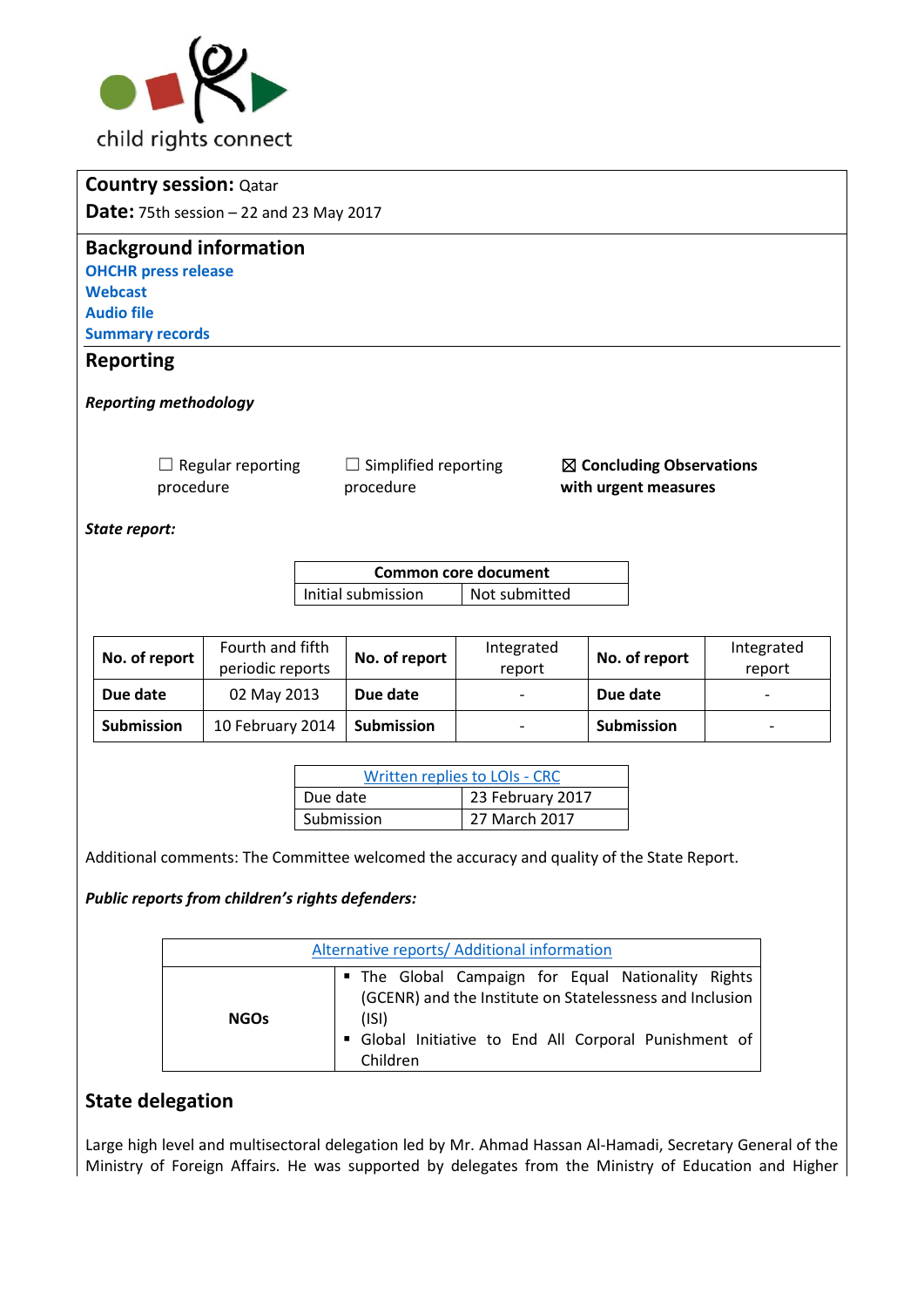

Education, Ministry of Administrative Development and Labor and Social Affairs, Ministry of Interior, Ministry of Development Planning and Statistics, Ministry of Public Health, Ministry of Justice and the permanent Mission in Geneva.

List of State delegation representatives on [OHCHR site](http://tbinternet.ohchr.org/Treaties/CRC/Shared%20Documents/QAT/INT_CRC_LOP_QAT_27285_E.pdf) 

# **Committee's Task Force members**

| Name & Last Name | Country |
|------------------|---------|
| Jorge Cardona    | Spain   |
| Luis Pedernera   | Uruguay |
|                  |         |

### **Dialogue description:**

#### i. Character of the dialogue

The atmosphere during the session was cordial. The answers of the State to the Committee's questions were both political and technical, focused mainly on law development and program implementation.

ii. General assessment made by the Committee

The Committee welcome the withdrawal of reservations to OPAC and OPSC and invited the State to not step back from the progress made until now. However, the Committee remained concerned about the existing contradictions between some national laws and the provisions of the CRC, and urged the State to address discrimination against girls and migrant children.

#### iii. Main issues discussed

- **Example Figure 3 Gender-based discrimination:** The Committee was deeply concerned about the discrimination that girls continue to be subjected to throughout all the stages of their life. This due to traditional values and cultural norms**,** as well as the absence of systematic measures to tackle this issue with the public, religious leaders and the media. Committee members asked about programs to raise awareness on gender equality within schools and with traditional leaders, and whether the education system would allow boys and girls to attend the same classroom. The delegation replied that the government was willing to ensure gender equality, and stressed that gender parity was already achieved in higher education.
- **Juvenile justice:** The Committee was deeply concerned about the extreme low age of criminal responsibility at 7 years old, and the existence of death penalty for children aged 16 and above for crimes of espionage and apostasy. Committee members also inquired about life sentence, flogging and hard labor imposed on children aged 16 to 18 years and about children in detention. The delegation replied that within the revision of the Bill on the rights of the child the possibility of raising the age of criminal responsibility up to 18 years was under discussion. It also clarified that the penal code prohibited the death penalty for persons under the age of 18 and that children were only placed in juvenile prisons, close to where they lived. While it was legally possible to expose children to hard labor, these sentences were no longer issued.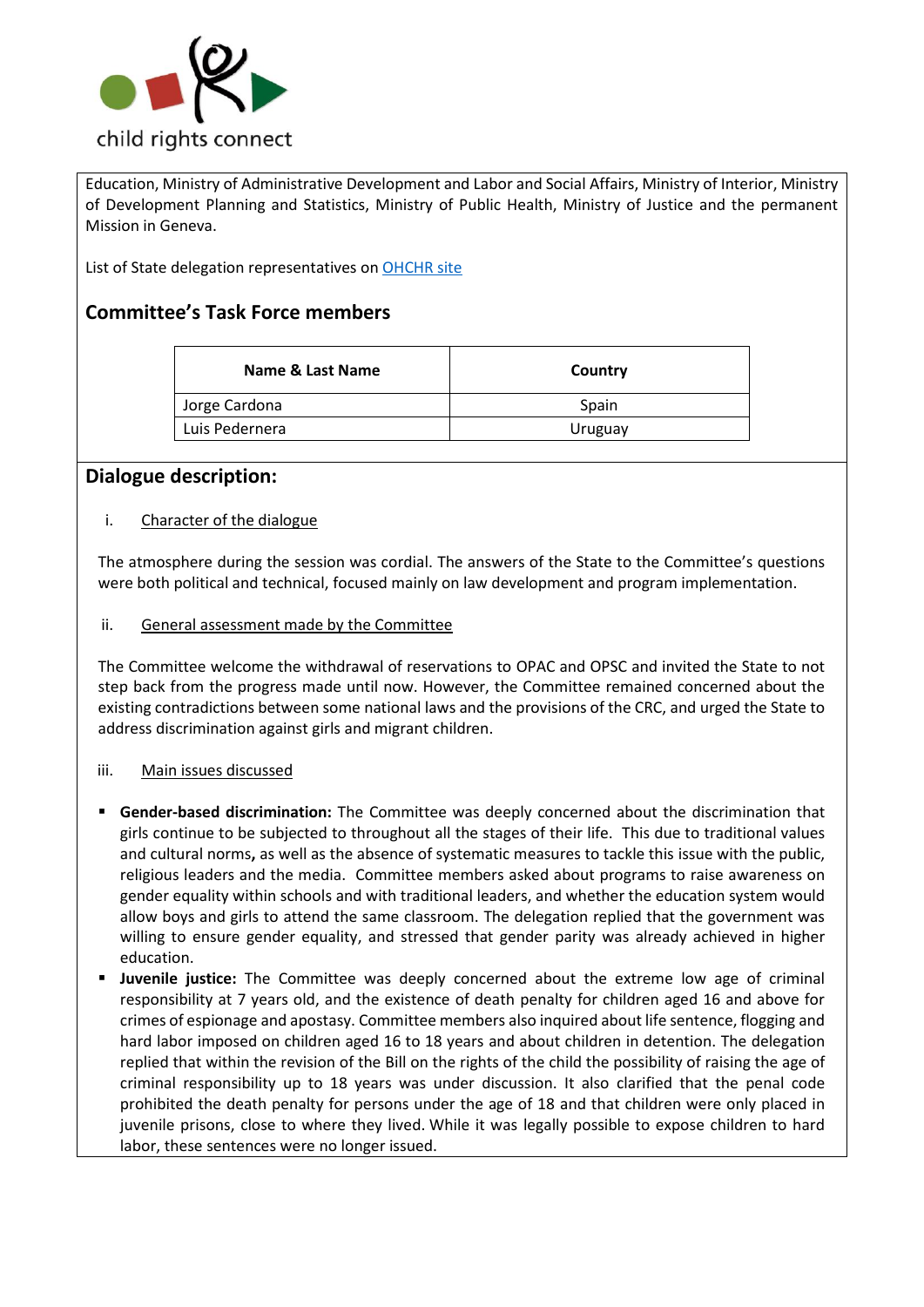

Harmful practices: The Committee asked whether the State would prohibit the marriage of girls below 18 and about awareness measures on the harmful effect of child marriage. Committee members also requested more information on the measures taken to eliminate discrimination against girls. The delegation replied that the national law was aligned with the provision of the CRC, although the age of marriage for girls was 16 and for boys 18. It clarified that a marriage was valid under the law only if it was accepted by both parties. Awareness-raising campaigns on early marriage were being conducted in secondary schools and universities.

## **Recommendations of the Committee**

In it[s Concluding Observations, t](http://tbinternet.ohchr.org/_layouts/treatybodyexternal/Download.aspx?symbolno=CRC%2fC%2fQAT%2fCO%2f3-4&Lang=en)he Committee drew attention to the need of **urgent measures** concerning the 6 following areas:

- **Definition of the child in relation to child marriage:** The Committee reiterated its previous recommendations to raise the minimum age of marriage for girls to 18 years.
- **Non-discrimination:** The State should design and implement a comprehensive strategy with defined targets to change negative discriminatory attitudes, practices and stereotypes towards girls. This in a coordinated manner with relevant stakeholders, with the participation of girls themselves and with monitoring tools to assess the results of such strategy.

As per discrimination against children born out of wedlock, children of migrant workers and children with disabilities, the State should implement a comprehensive strategy to eliminate all types of discrimination against these children.

- **EXEDENTIFY:** The Committee referred to its previous recommendations, recommendations of other treaty bodies and the UPR, and urged the State to revise its national legislation to ensure that nationality is transmitted to children both through the mother and the father. The State should also ratify both Conventions on stateless persons and seek technical assistance from UNHCR and UNICEF.
- **Corporal punishment:** The State should explicitly prohibit corporal punishment in all settings (homes, schools, justice, system) without any exception, and ensure that in practice it is adequality enforced and perpetrators are brought to justice. It should also promote positive, non-violent and participatory methods of discipline and provide training and guidelines to teachers and personnel working with/for children. A safe and confidential complaint mechanisms for children should be set up and awarenessraising campaigns to prevent corporal punishment must be carried out among communities, families and public.
- **Children in situation of migration:** The Committee referred to the recommendations made by the Special Rapporteur on the human rights of migrants, and recommended the State to abstain from detaining children and families with children in immigration detention facilities taking in consideration the best interests of the child and the family unit. It should also prioritize alternative to detention measures and set up shelters for children and their families. Moreover, it should ensure decent conditions for migrant workers and their right to family life, abolish the sponsorship system in place and properly regulate the work of migrant workers.
- **Administration of Juvenile Justice:** The Committee referred to its previous recommendations and urged the State to fully align its juvenile system with the Convention. The State should expeditiously raise the minimum age of criminal responsibility in accordance with acceptable international standards, as well as derogate all provisions related to life imprisonment, hard labor and flogging for offenses committed by all persons below 18 years. Moreover, it should establish a children's court and guarantee free, qualified and independent legal aid to children in conflict with the law throughout the whole legal process. Alternative measures for sentences should be fostered and detention of children should be a last resort measure. If detention is the only way forward, its conditions should comply with international standards (no imprisonment with adults, and access to health and education).